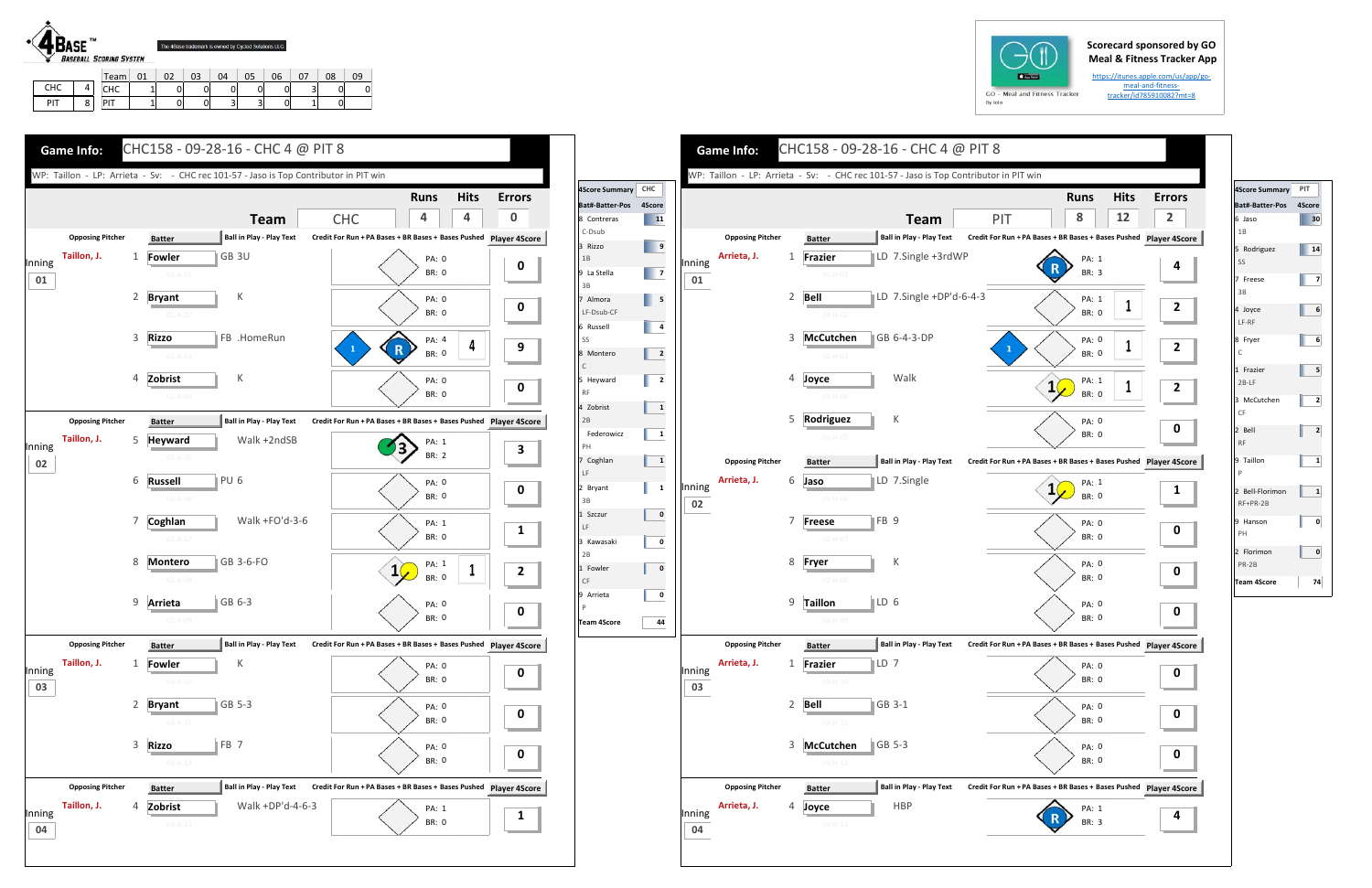## **Scorecard sponsored by GO Meal & Fitness Tracker App**

https://itunes.apple.com/us/app/go‐ meal‐and‐fitness‐ tracker/id785910082?mt=8

|              |                         | 5 | Rodriguez<br>$04 - H - 14$        |      | LD 7.Single                     |                                                               |              | PA: 1<br><b>BR: 3</b> | $\mathbf{2}$ | 6  |
|--------------|-------------------------|---|-----------------------------------|------|---------------------------------|---------------------------------------------------------------|--------------|-----------------------|--------------|----|
|              |                         | 6 | Jaso<br>$04 - H - 15$             |      | FB .HomeRun                     | 3                                                             |              | PA: 4<br><b>BR: 0</b> | 8            | 1! |
|              |                         | 7 | <b>Freese</b>                     |      | К                               |                                                               |              | PA: 0                 |              | 0  |
|              |                         | 8 | $04 - H - 16$<br>Fryer            |      | GB 8.Single                     |                                                               |              | <b>BR: 0</b><br>PA: 1 |              |    |
|              |                         | 9 | $04 - H - 17$<br><b>Taillon</b>   |      | GB 4-3-SacBunt                  |                                                               |              | BR: 1<br>PA: 0        |              | 2  |
|              |                         |   | $04 - H - 18$                     |      |                                 |                                                               |              | <b>BR: 0</b>          | 1            | 1  |
|              |                         | 1 | Frazier<br>$04 - H - 19$          |      | Walk                            |                                                               | $\mathbf{1}$ | PA: 1<br><b>BR: 0</b> |              | 1  |
|              |                         | 2 | <b>Bell</b><br>$04-H-20$          |      | GB 5-3                          |                                                               |              | PA: 0<br><b>BR: 0</b> |              | 0  |
|              | <b>Opposing Pitcher</b> |   | <b>Batter</b>                     |      | <b>Ball in Play - Play Text</b> | Credit For Run + PA Bases + BR Bases + Bases Pushed Player 4S |              |                       |              |    |
| Inning<br>05 | Arrieta, J.             | 3 | <b>McCutchen</b><br>$05 - H - 21$ |      | GB 5-3                          |                                                               |              | PA: 0<br><b>BR: 0</b> |              | 0  |
|              |                         | 4 | Joyce<br>$05 - H - 22$            |      | GB 3-1                          |                                                               |              | PA: 0<br><b>BR: 0</b> |              | 0  |
|              |                         | 5 | Rodriguez<br>$05 - H - 23$        |      | LD 7.Double                     |                                                               |              | PA: 2<br>BR: 2        |              | 4  |
|              |                         | 6 | Jaso<br>$05 - H - 24$             |      | LD 9.Double                     | $\mathbf{1}$                                                  |              | PA: 2<br>BR: 2        | 2            | 7  |
|              |                         | 7 | <b>Freese</b><br>$05-H-25$        |      | GB 7.Double                     |                                                               | n            | PA: 2<br>BR: 2        | າ            | 7  |
|              |                         | 8 | Fryer<br>$05-H-26$                |      | GB 8.Single                     |                                                               |              | PA: 1<br>BR: 0        | 2            | 4  |
|              |                         | 9 | <b>Taillon</b><br>$05-H-27$       |      | К                               |                                                               |              | PA: 0<br>BR: 0        |              | 0  |
|              | <b>Opposing Pitcher</b> |   |                                   |      | <b>Ball in Play - Play Text</b> | Credit For Run + PA Bases + BR Bases + Bases Pushed Player 4S |              |                       |              |    |
| Inning       | Montgomery,<br>M.       | 1 | <b>Batter</b><br><b>Frazier</b>   | LD 5 |                                 |                                                               |              | PA: 0                 |              | 0  |
| 06           |                         |   | $06-H-28$                         |      |                                 |                                                               |              | BR: 0                 |              |    |
|              |                         | 2 | Bell-Florimon<br>06-H-29          |      | GB 9.Single +FO'd-4-6           |                                                               |              | PA: 1<br>BR: 0        |              | 1  |
|              |                         |   |                                   |      |                                 |                                                               |              |                       |              |    |